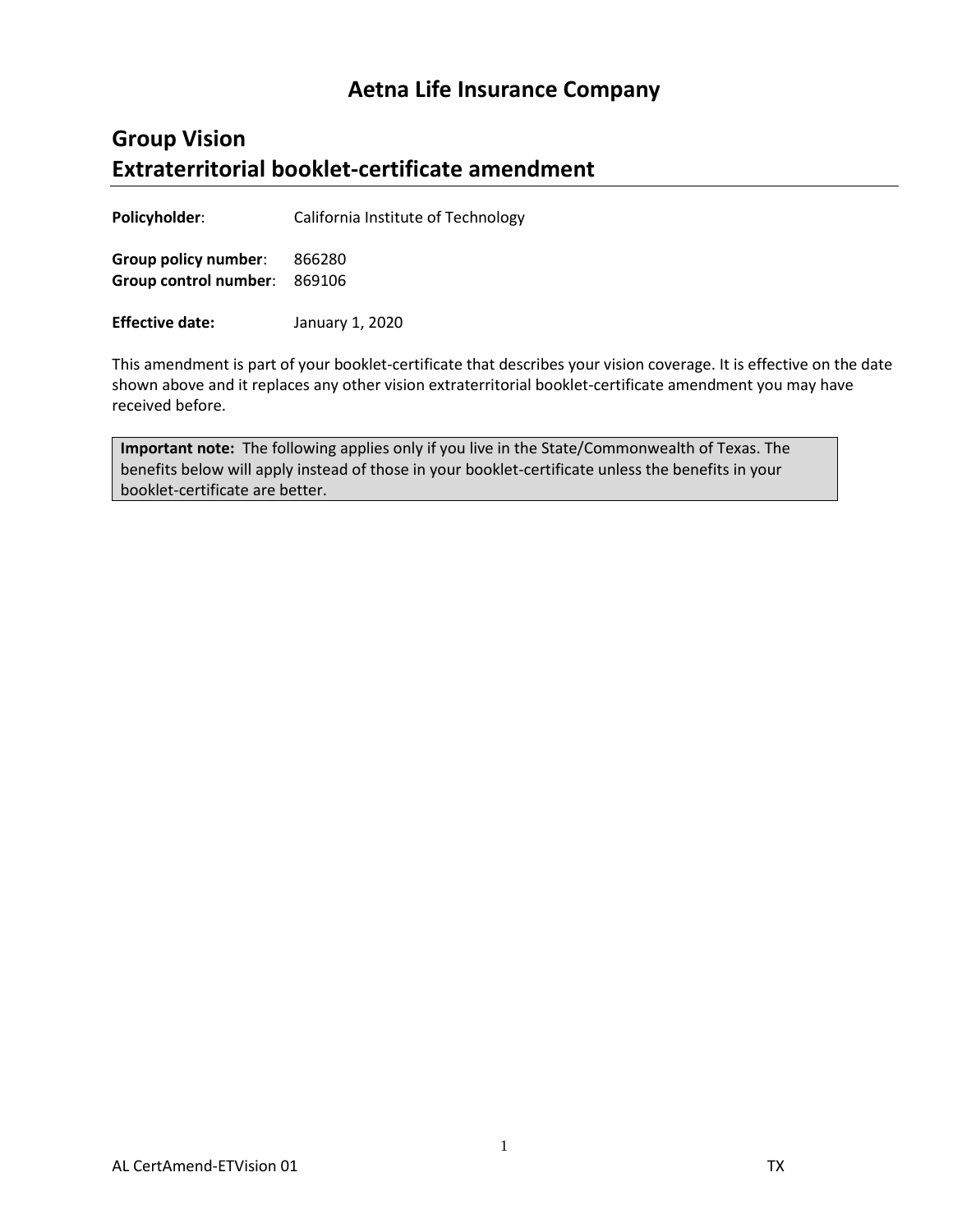#### **IMPORTANT NOTICE**

To obtain information or make a complaint:

**You may call Aetna's toll-free telephone number for information or to make a complaint at**

#### **1-800-MY-Health (694-3258)**

**You may contact the Texas Department of Insurance to obtain information on companies, coverages, rights, or complaints at:**

#### **1-800-252-3439**

**You may write the Texas Department of Insurance at:**

> **Texas Department of Insurance P.O. Box 149104 Austin, TX 78714-9104 FAX No. (512) 475-1771**

**Premium or Claim Disputes: Should you have a dispute concerning your premium or about a claim you should contact Aetna first. If the dispute is not resolved you may contact the Texas Department of Insurance.**

**Notice: This notice is for information only and does not become a part or condition of your Policy.**

#### **AVISO IMPORTANTE**

Para obtener información o para someter una queja:

**Usted puede llamar al numero de telefono gratis de (company)'s para informacion o para someter una queja al**

#### **1-800-MY-Health (694-3258)**

**Puede comunicarse con el Departamento de Seguros de Texas para obtener información acerca de compañías, coberturas, derechos, o quejas llamando al:**

#### **1-800-252-3439**

**Puede escribir al Departamento de Seguros de Texas:**

> **Texas Department of Insurance P.O. Box 149104 Austin, TX 78714-9104 FAX No. (512) 475-1771**

**Disputas Sobre Primas o Reclamaciones: Si surge una disputa su concerniente a prima o a una reclamación, debe comunicarse con Aetna primero. Si no se resuelve la disputa puede comunicarse con el Departamento de Seguros de Texas.**

**Aviso:**

**Este aviso es sólo para propósito de información y no se convierte en una parte o condición de su Póliza.**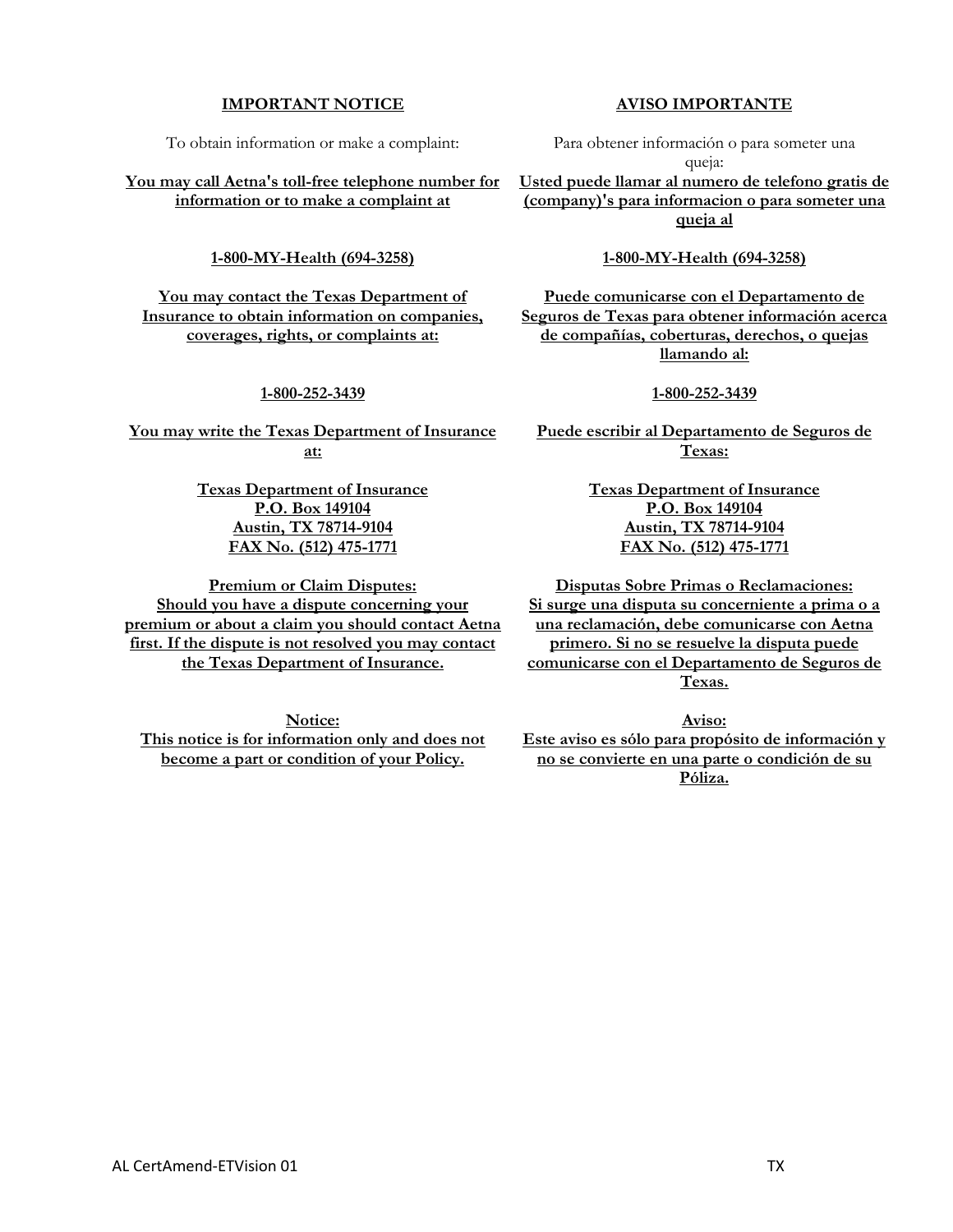# **Texas Department of Insurance Notice**

You have the right to an adequate network of preferred providers (also known as "network providers").

- If you believe that the network is inadequate, you may file a complaint with the Texas Department of Insurance.
- If you relied on materially inaccurate directory information, you may be entitled to have an out-ofnetwork claim paid at the in-network percentage level of reimbursement and your out-of-pocket expenses counted toward your in-network deductible and out-of-pocket maximum.

You have the right, in most cases, to obtain estimates in advance:

- from out-of-network providers of what they will charge for their services; and
- from your insurer of what it will pay for the services.

You may obtain a current directory of preferred providers at the following website: www.aetna.com or by calling 1- 800-MY-Health (694-3258) for assistance in finding available preferred providers. If the directory is materially inaccurate, you may be entitled to have an out-of-network claim paid at the in-network level of benefits.

If you are treated by a provider or hospital that is not a preferred provider, you may be billed for anything not paid by the insurer.

If the amount you owe to an out-of-network hospital-based radiologist, anesthesiologist, pathologist, emergency department physician, or neonatologist is greater than \$1,000 (not including your copayment, coinsurance, and deductible responsibilities) for services received in a network hospital, you may be entitled to have the parties participate in a teleconference, and, if the result is not to your satisfaction, in a mandatory mediation at no cost to you. You can learn more about mediation at the Texas Department of Insurance website:

> **www.tdi.texas.gov/consumer/cpmmediation.html. Texas Department of Insurance Notice**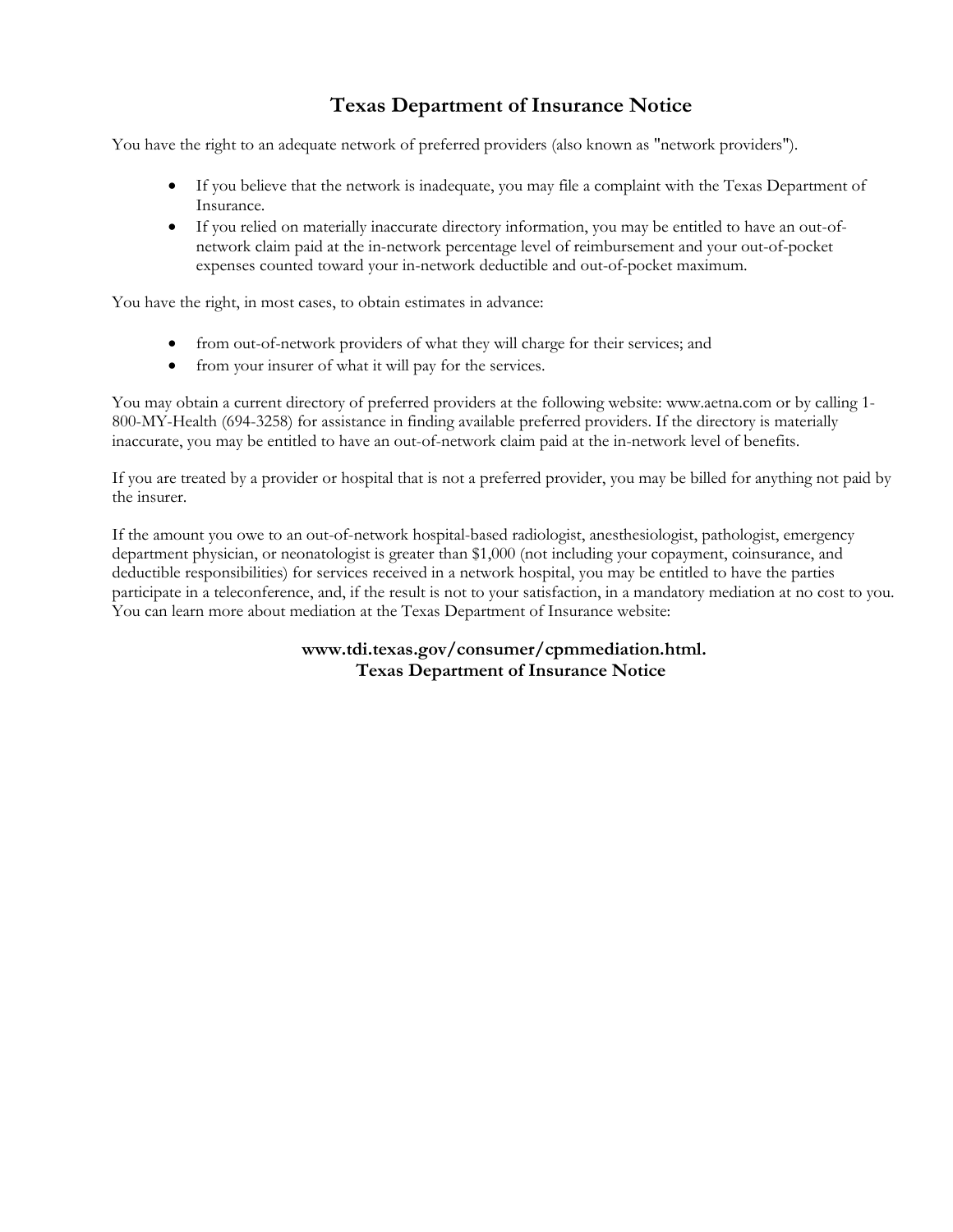### **Coverage for Dependent Children**

To be eligible, a dependent child must be:

Unmarried and under age 25.

To be eligible, a dependent grandchild must be:

- The unmarried child of your child; and
- Under age 25; and
- Supported by you for Federal Income Tax purposes on the date of his or her initial application for coverage. Coverage will not terminate solely due to the child's loss of such Federal Income Tax dependency status; or
- Any age, if medically certified as disabled and dependent on the parent.

Your children can include the following:

- Your biological children;
- Your stepchildren;
- Your legally adopted children; including any child placed with you for adoption and any child for whom you are a party in a suit in which the adoption of the child is sought;
- Your foster children;
- Any child for whom you or your covered spouse is under court order for medical support. This child is covered immediately upon **Aetna**'s notification of such order;
- Any other child who lives with you in a parent-child relationship.

Coverage for a handicapped child may be continued past the age limits shown above. See *Handicapped Dependent Children* for more information.

In no event will the covered amount for Out-Of-Network charges be less than 50% of the covered amount for In-Network charges.

## **Continuing Coverage for Dependents After Your Death**

If you should die while enrolled in this plan, your dependent's coverage, if applicable will continue as long as:

- You were covered at the time of your death;
- Your coverage, at the time of your death, is not being continued after your employment has ended;
- A request is made for continued coverage within 60 days after your death; and
- Payment is made for the coverage.

Your dependent's coverage will end when the first of the following occurs:

- The end of the 3 year period following your death;
- He or she becomes eligible for comparable benefits under this or any other group plan; or
- Any required contributions stop.

If your dependent's coverage is being continued for your dependents, a child born after your death will also be covered.

#### **Important Note**

Your dependent may be eligible to convert to a personal policy. Please see the section, *Converting to an Individual Medical Insurance Policy* for more information.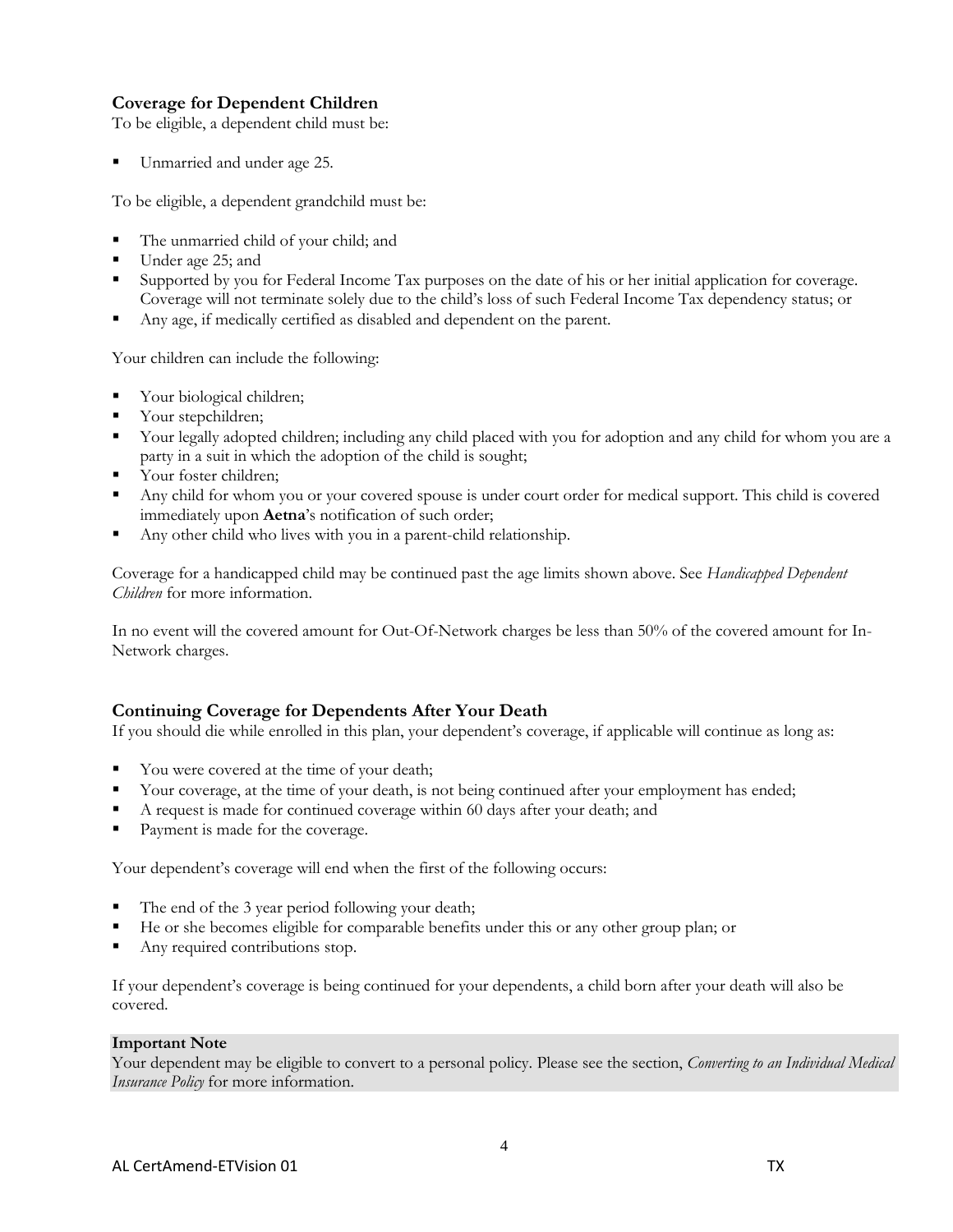### **Continuation of Coverage for Your Dependents After Your Retirement**

If coverage for your dependents would terminate because you retire while covered under any part of this plan, any coverage then in force for your dependents may be continued. Continuation must be requested within 60 days after your retirement. Premium payments for the coverage must be continued.

Your dependent's coverage will not continue beyond the first to occur of:

- The end of a 3 year period starting on the date of your retirement.
- The date a dependent becomes eligible for coverage under any group plan providing health benefits.
- The date dependent coverage under this Plan is discontinued.
- The end of the period for which any required contributions have been made.

If any coverage being continued terminates, the person may apply for a personal policy in accordance with the conversion privilege.

## **Continuing Health Care Benefits**

You may continue coverage under the plan which terminates for you and your dependents, for any reason, except involuntary termination of employment due to cause, but only if you have been covered under this plan for at least 3 months in a row prior to such termination.

You must request the continuation in writing within 31 days of the later to occur of:

- the date coverage would otherwise cease; and
- the date your employer or group policy holder provides you with the notice of your right to continue coverage.

Premium payments must be continued. The required contribution for continued coverage may not exceed 102% of the group rate.

Continuation for a person may not terminate until the earliest of:

- 6 months after the date the election is made.
- The end of the period for which required contributions are made.
- The date the person is or could be covered by Medicare.
- The date the person is covered or is eligible for similar benefits under another medical expense plan.
- The date the person has similar benefits available pursuant to any state or federal law.

Coverage for a dependent will cease earlier when the person:

- ceases to be a defined dependent under this plan; or
- becomes eligible for other coverage under the group contract.

You and your dependents can elect this continuation in lieu of or following any other continuation offered under this plan. If this continuation is elected, the conversion privilege will not be available.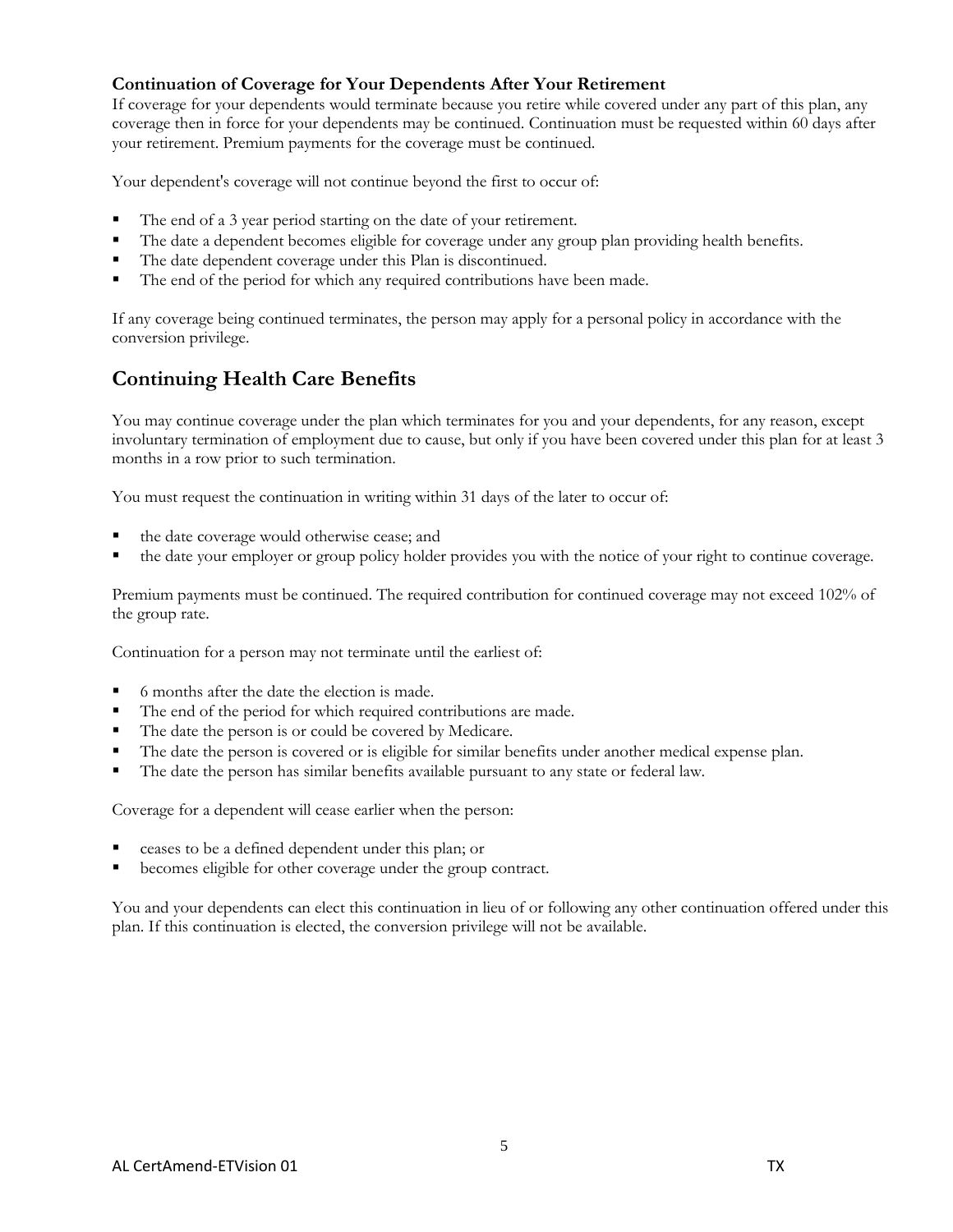## **Handicapped Dependent Children**

Health Expense Coverage for your fully handicapped dependent child may be continued past the maximum age for a dependent child.

Your child is fully handicapped if:

- he or she is not able to earn his or her own living because of mental retardation or a physical handicap which started prior to the date he or she reaches the maximum age for dependent children under your plan; and
- he or she depends chiefly on you for support and maintenance.

Proof that your child is fully handicapped must be submitted to **Aetna** no later than 31 days after the date your child reaches the maximum age under your plan.

Coverage will cease on the first to occur of:

- Cessation of the handicap.
- Failure to give proof that the handicap continues.
- Failure to have any required exam.
- **Termination of Dependent Coverage as to your child for any reason other than reaching the maximum age under** your plan.

**Aetna** will have the right to require proof of the continuation of the handicap. **Aetna** also has the right to examine your child as often as needed while the handicap continues at its own expense. An exam will not be required more often than once each year after 2 years from the date your child reached the maximum age under your plan.

#### **Continuation of Coverage During a Labor Dispute**

This continuation of coverage provision only applies if this plan is subject to a collective bargaining agreement.

If your coverage under this plan would cease because you cease work due to a labor dispute, you can arrange to continue your coverage during your absence from work if the Texas Insurance Code applies. Coverage may continue for up to 6 months.

Continuation will cease when the first of these events occurs:

- You fail to make the required payments to your collective bargaining unit representative.
- Your representative fails to make the required premium payments to **Aetna**.
- You go to work full time for any other employer.
- Any premium due date when less than 75% of the affected employees have elected to continue their coverage.
- The 6 month continuation period ends.

The monthly premium required by **Aetna** for each person's coverage will be the applicable rate in effect on the date you cease work. **Aetna** has the right to change premium rates under the terms of this Plan at any time during this continuation of coverage.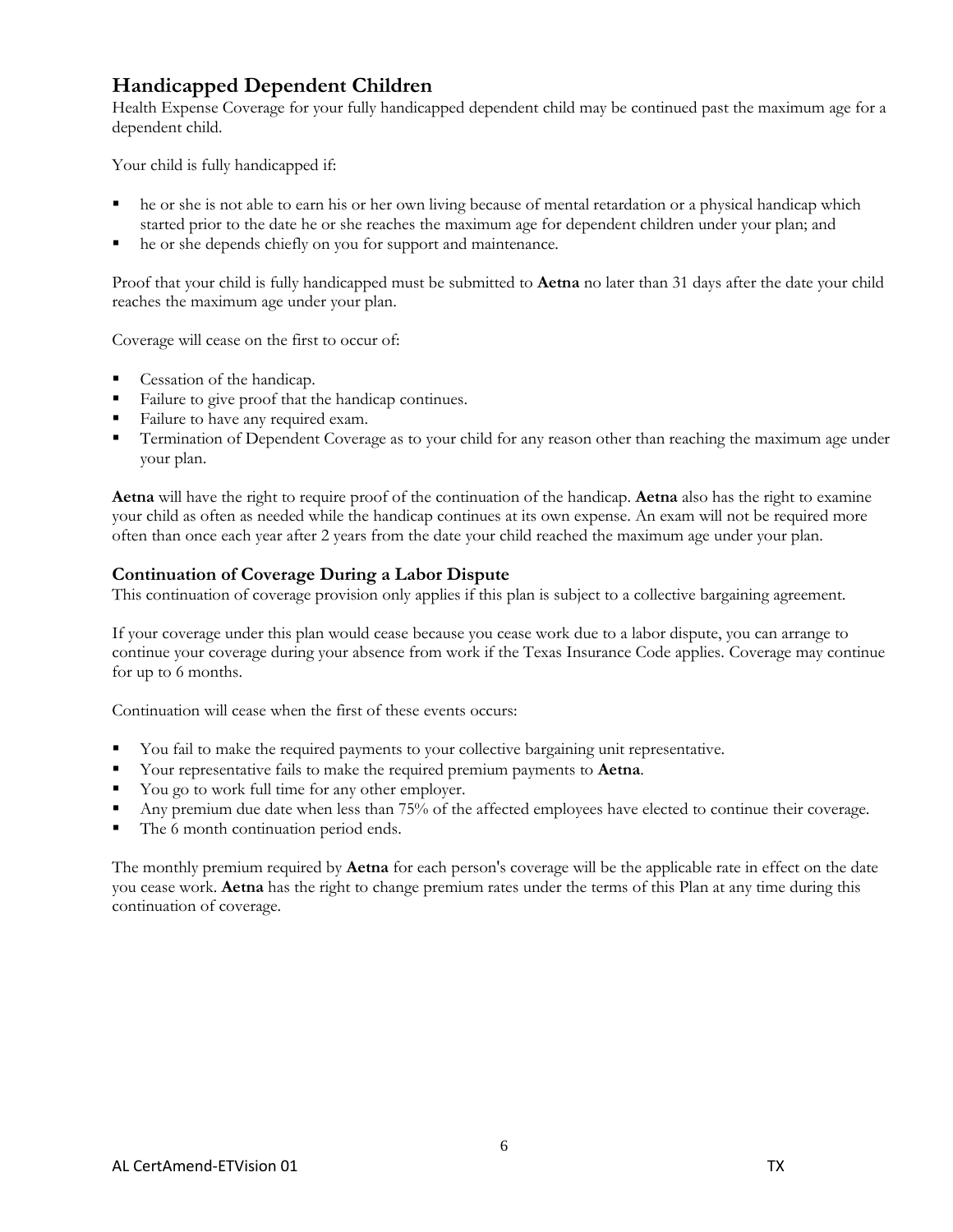# **Reimbursement to Texas Department of Human Services**

All health expenses payable on behalf of your dependent child will be paid to the Texas Department of Human Services if, when you submit proof of loss, you notify **Aetna** in writing that the following applies and you request such direct payment be made:

- the Texas Department of Human Services is paying benefits for your child under the financial and medical assistance service program administered pursuant to the Human Resource Code; and you either
- have possession of or access to the child pursuant to a court order; or
- are not entitled to possession of or access to the child and are required by the court to pay child support.

This amendment makes no other changes to the **group policy**, booklet-certificate, or schedule of benefits.

faren S. Lynch

Karen S. Lynch President Aetna Life Insurance Company (A Stock Company)

Amendment: Texas Vision ET Issue Date: December 11, 2019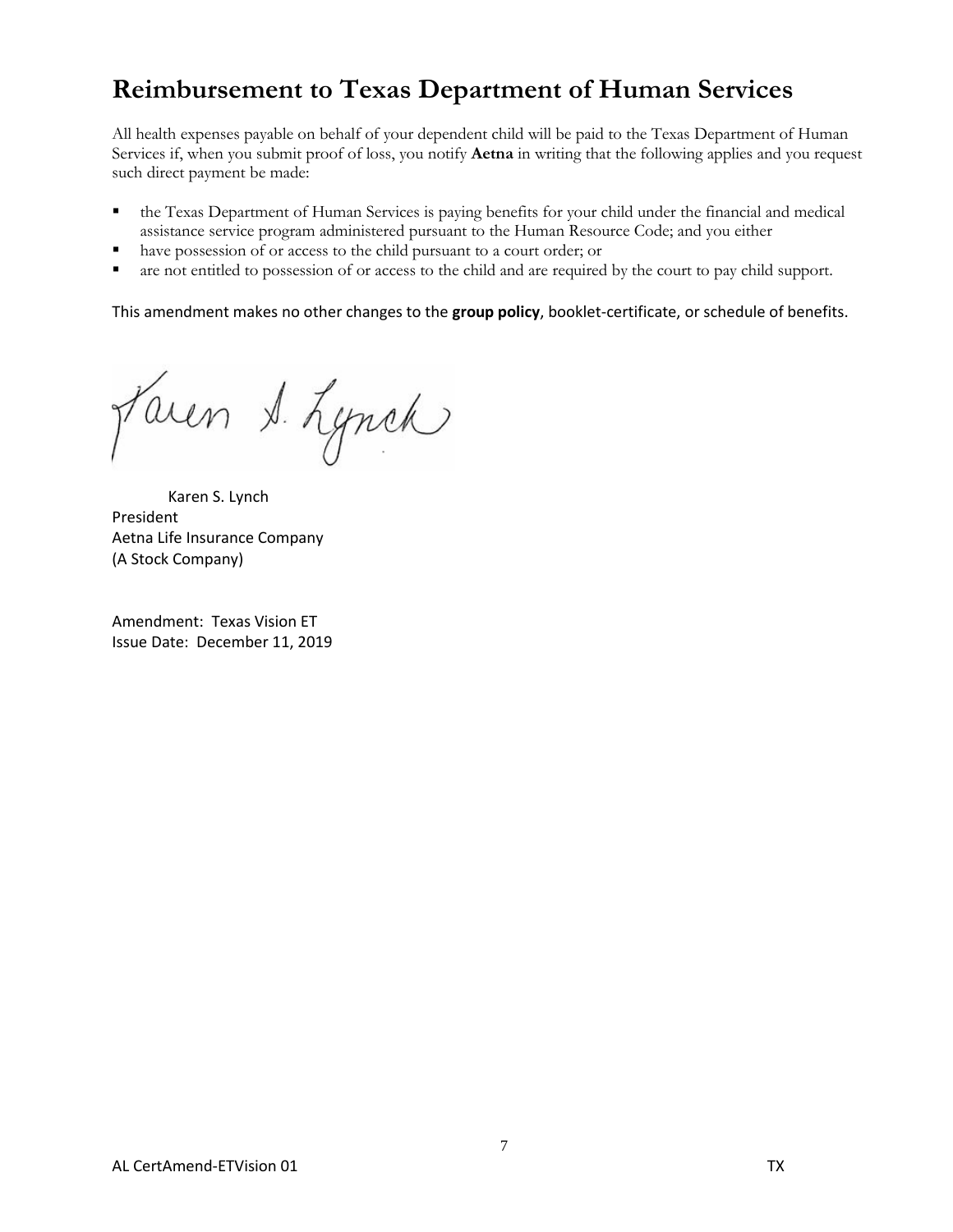# **Aetna Life Insurance Company**

Hartford, Connecticut 06156

| Amendment                 |                                                    |
|---------------------------|----------------------------------------------------|
| Policyholder:             | California Institute of Technology                 |
| <b>Group Policy No.:</b>  | GP-866280                                          |
| <b>Group Control No.:</b> | CN-869106                                          |
| Rider:                    | Texas Complaint and Appeals Health Rider           |
| <b>Issue Date:</b>        | December 11, 2019                                  |
| <b>Effective Date:</b>    | This Booklet-Certificate Amendment is effective on |
|                           | January 1, 2020                                    |

The group policy specified above has been amended. The following summarizes the changes in the group policy, and the Certificate of Insurance describing the policy terms is amended accordingly. This amendment is effective on the date shown above.

The following Appeals Procedure, Exhaustion of Process and External Review provisions replace the same provisions appearing in your Booklet-Certificate or any amendment or rider issued to you:

## **Appeals Procedure**

#### **Definitions**

**Adverse Benefit Determination (Decision):** A determination by **Aetna** that the health care services provided or proposed to be provided to the covered person are not **medically necessary** or appropriate, or are **experimental or investigational**.

Such **adverse benefit determination** may be based on, among other things:

- Your eligibility for coverage;
- Coverage determinations, including Plan limitations or exclusions;
- The results of any Utilization Review activities;
- A decision that the service or supply is experimental or investigational; or
- A decision that the service or supply is not **Medically Necessary**.

**Appeal:** An oral or written request to **Aetna** to reconsider an **adverse benefit determination**.

**Claim Subject to Preauthorization:** Any claim for medical care or treatment that requires approval before the medical care or treatment is received.

**Complaint:** Any oral or written expression of dissatisfaction about quality of care or the operation of the Plan.

**Concurrent Care Claim Extension:** A request to extend a course of treatment that was previously approved.

**Concurrent Care Claim Reduction or Termination:** A decision to reduce or terminate a previously approved course of treatment.

**Experimental or Investigational:** With regard to an **adverse benefit determination**, this means a service or device for which there is early, developing scientific or clinical evidence demonstrating the potential efficacy of the treatment, service, or device but that is not yet broadly accepted as the prevailing standard of care.

**Final Adverse Benefit Determination:** An **adverse benefit determination** that has been upheld by Aetna at the exhaustion of the appeals process.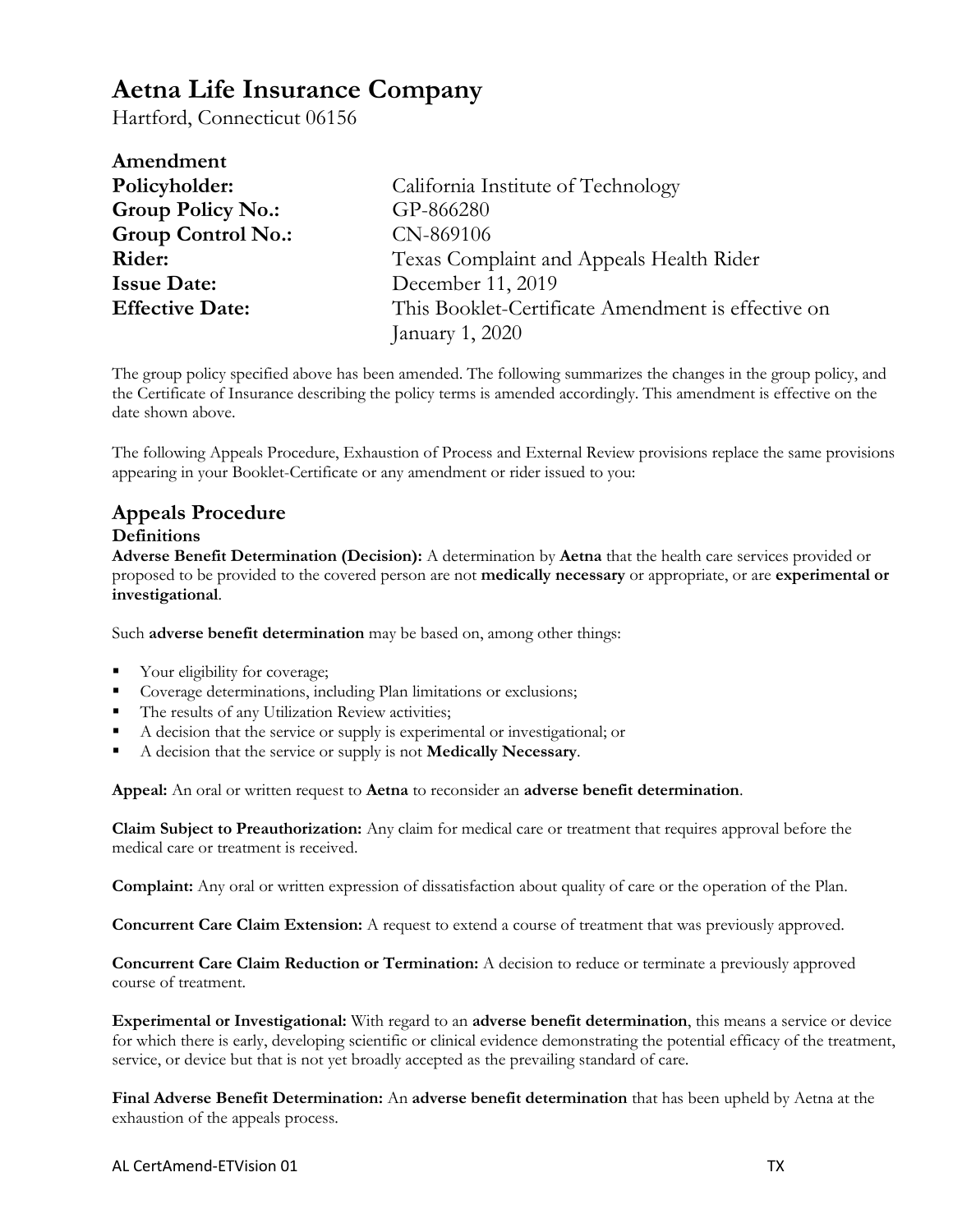**Post-Service Claim:** Any claim that is not a "**Claim Subject to Preauthorization**."

#### **Full and Fair Review of Claim Determinations and Appeals**

As to medical and **prescription drug** claims and **appeals** only, **Aetna** will provide you with any new or additional evidence considered and rationale, relied upon, or generated by us in connection with the claim at issue. This will be provided to you in advance of the date on which the notice of the **final adverse benefit determination** is required to be provided so that you may respond prior to that date.

Prior to issuing a **final adverse benefit determination** based on a new or additional rationale, you must be provided, free of charge, with the rationale; the rationale must be provided as soon as possible and sufficiently in advance of the date on which notice of **final adverse benefit determination** is required.

#### **Claim Determinations**

Notice of a claim benefit decision will be provided to you in accordance with the guidelines and timelines provided below. If **Aetna** makes an **adverse benefit determination**, written notice will be provided to you, or in the case of a concurrent care claim, to your **provider**.

#### **Time Frames for Adverse Benefit Determination Notifications**

#### **If the claim is being denied for post-stabilization care requested by the treating physician or other health care provider following Emergency Medical Care, (an "urgent claim"):**

**Aetna** will notify the treating **physician** or other health care provider within one hour of notification of the request.

#### **If the patient is hospitalized at the time the claim is made (an "urgent claim"):**

**Aetna** will make notification by telephone or electronic transmission of a claim decision as soon as possible but not more than one working day after the claim is made. Written notification will be made within three working days.

If more information is needed to make a decision in either of these two circumstances described, above, **Aetna** will notify the claimant within 24 hours of receipt of the claim. The **claimant** has 48 hours after receiving such notice to provide Aetna with the additional information. **Aetna** will notify the **claimant** within 48 hours of the earlier of the receipt of the additional information or the end of the 48 hour period given the **physician** to provide **Aetna** with the information.

If the claimant fails to follow plan procedures for filing a claim, **Aetna** will notify the claimant within 24 hours following the failure to comply.

#### **If the patient is not hospitalized at the time the claim is made:**

**Aetna** will make notification of a claim decision within three working days, in writing, to the provider of record and the patient.

#### **In all other circumstances, other than as described in the sections, above or below:**

**Aetna** will make written notification of an **adverse benefit determination** within the time appropriate to the circumstances relating to the delivery of the services and to the patient's condition.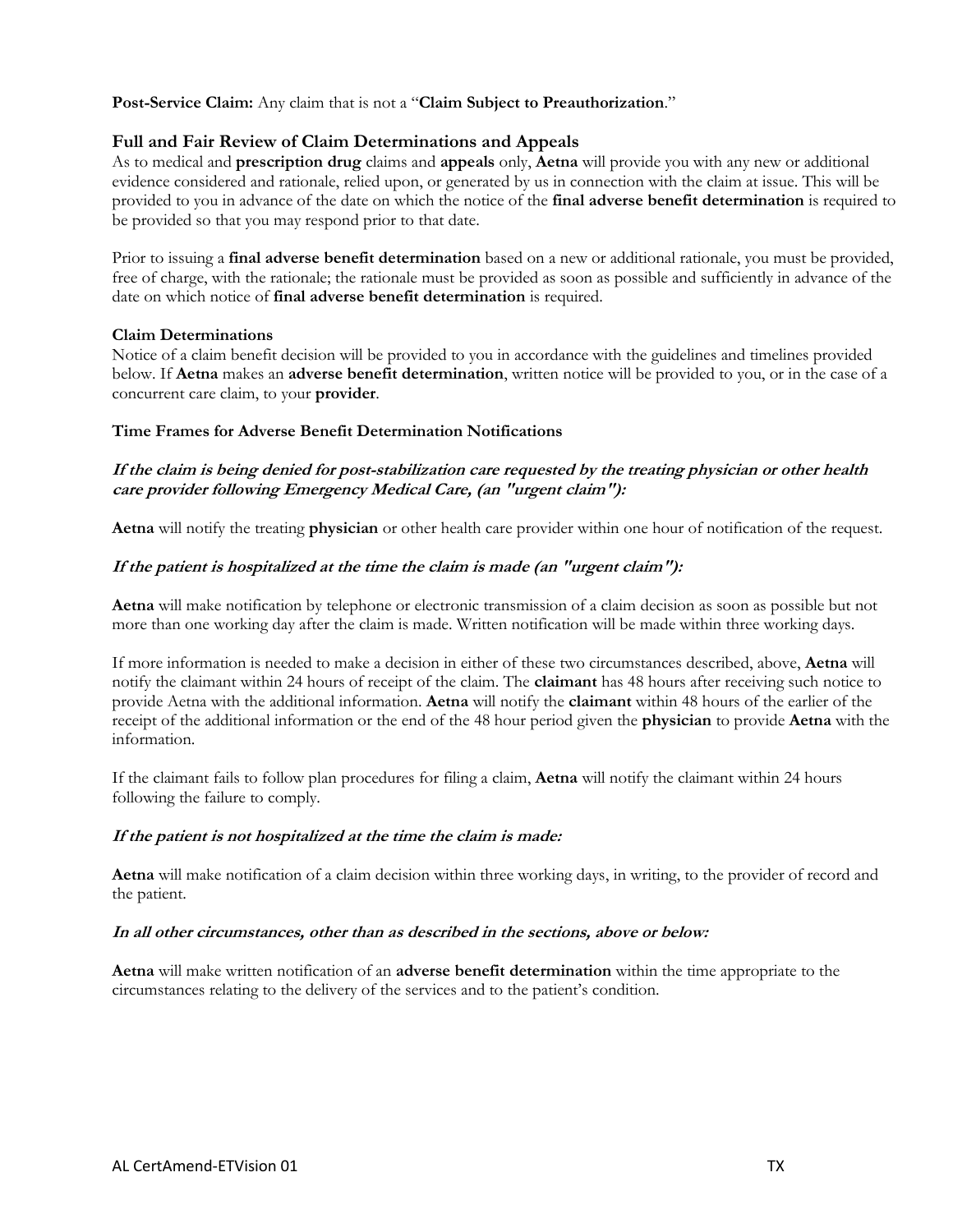#### **Contents of Notifications**

If it is an **adverse benefit determination Aetna** will send notice of that determination accompanied by the following:

- (1) the principal reasons for the adverse benefit determination;
- (2) the clinical basis for the adverse benefit determination;
- (3) a description of or the source of the criteria used as the guideline in making the adverse benefit determination; and
- (4) a description of the procedure for the appeal process, including notice of the covered person's right to appeal an adverse benefit determination to an independent External Review Organization and of the procedures to obtain that review. If the covered person has a life-threatening condition, you the covered person have the right to an immediate independent External Review. Aetna's appeal process in this circumstance is not required.

#### **Concurrent Care Claim Extensions, Reductions or Terminations**

If a covered person is hospitalized at the time of a request for a Concurrent Care Claim Extension, **Aetna** will make notification by telephone or electronic transmission of a claim decision of regarding concurrent care claim extension as soon as possible but not more than one working day after the claim is made. Written notification will be made within two working days.

If you file an **appeal**, coverage under the plan will continue for the previously approved course of treatment until a final **appeal** decision is rendered. During this continuation period, you are responsible for any **copayments**; **coinsurance**; and **deductibles**; that apply to the services; supplies; and treatment; that are rendered in connection with the claim that is under **appeal**. If **Aetna's** initial claim decision is upheld in the final **appeal** decision, you will be responsible for all charges incurred for services; supplies; and treatment; received during this continuation period.

#### **Post-service Claims**

**Aetna** will make notification of a post-service claim decision as soon as possible but not later than 30 calendar days after the post-service claim is made. **Aetna** may determine that due to matters beyond its control an extension of this 30 calendar day claim determination period is required. Such an extension, of not longer than 15 additional calendar days, will be allowed if Aetna notifies the covered person within the first 30 calendar day period. If this extension is needed because Aetna needs additional information to make a claim determination, the notice of the extension shall specifically describe the required information. The patient will have 45 calendar days, from the date of the notice, to provide Aetna with the required information.

#### **Complaints**

If you are dissatisfied with the service you receive from the Plan or want to complain about a **provider** you, or the person you authorize to do so must write Aetna Customer Service. You must include a detailed description of the matter and include copies of any records or documents that you think are relevant to the matter. **Aetna** will review the information and provide you with a written response within 30 calendar days of the receipt of the complaint, unless additional information is needed and it cannot be obtained within this period. The notice of the decision will tell you what you need to do to seek an additional review.

#### **Appeals of Adverse Benefit Determinations**

You may submit an **Appeal** if **Aetna** gives notice of an **adverse benefit determination**. It will also provide an option to request an external review of the **adverse benefit determination**. If you choose, another person (an authorized representative) may make the appeal on your behalf by providing written consent to **Aetna**.

Your appeal may be submitted orally or in writing and should include:

- Your name;
- Your employer's name;
- A copy of **Aetna's** notice of an **adverse benefit determination**;
- Your reasons for making the appeal; and
- Any other information you would like to have considered.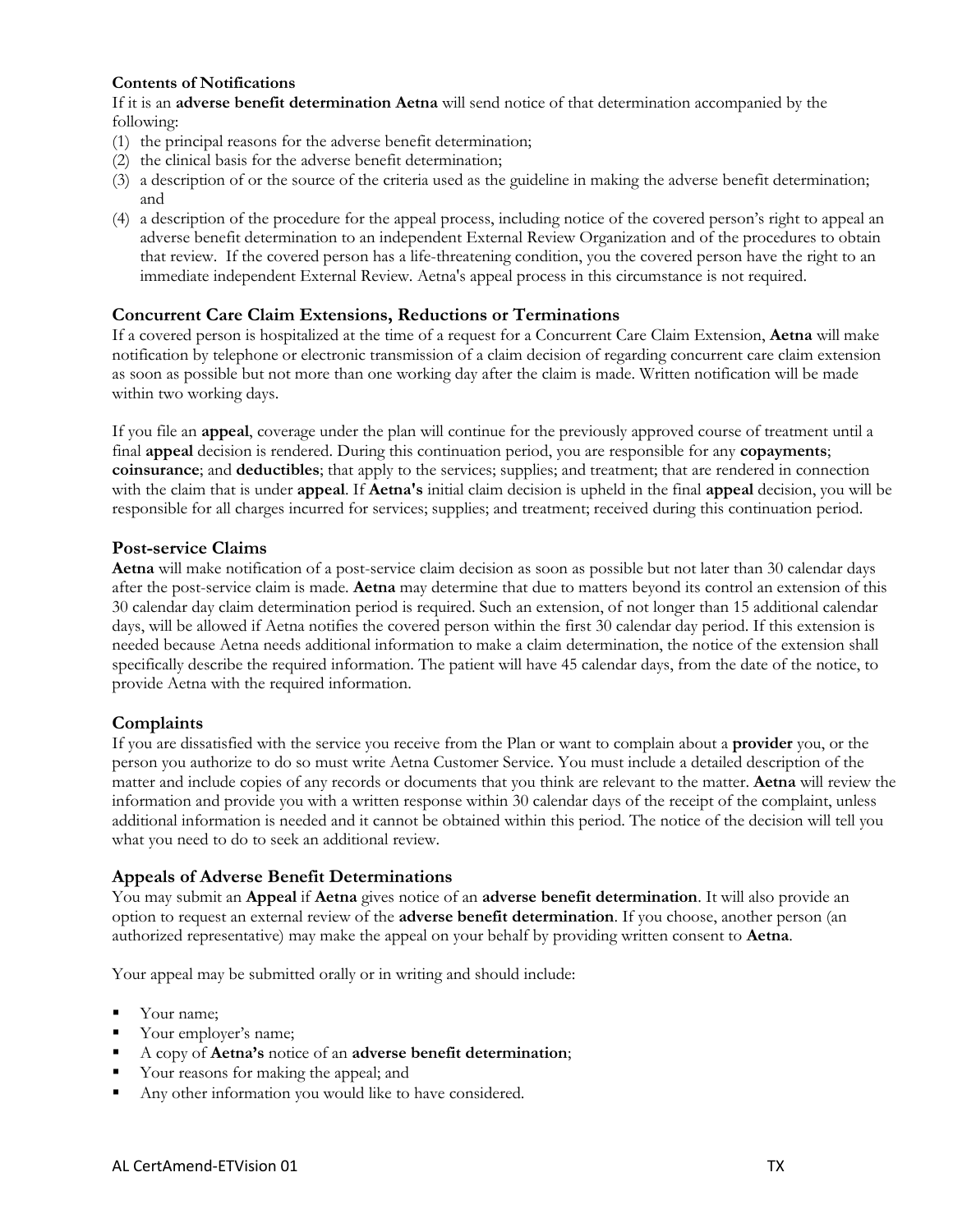Send in your appeal to Member Services at the address shown on your ID Card, or call in your **appeal** to Member Services using the toll-free telephone number listed on such notice.

**Aetna** will acknowledge receipt, in writing, of your **appeal** within 5 working days of receiving it.

You may be allowed to provide evidence or testimony during the **appeal** process in accordance with the guidelines established by the Federal Department of Health and Human Services.

#### **Group Health Claims**

The review of an appeal of an **adverse benefit determination** shall be provided by an **Aetna** physician not involved in making the **adverse benefit determination**.

#### **Non-Expedited Appeals (Applies for Claims Subject to Preauthorization and Post-Service Claims)**

#### **Claims Subject to Preauthorization (May Include Concurrent Care Claim Reduction or Termination)**

Aetna shall issue a decision within 30 calendar days of receipt of the request for an Appeal.

If an **adverse benefit determination** concerning specialty care is upheld upon appeal, the health care provider has 10 working days in which to request, in writing, a specialty review. The **adverse benefit determination** will be reviewed by a provider in the same or similar specialty as that which is the subject of the **adverse benefit determination** and the review will be complete within 15 working days of its receipt of the request.

#### **Post-Service Claims**

Aetna shall issue a decision within 30 calendar days of receipt of the request for an appeal.

#### **Expedited Appeals**

**(Applies for Claims for Post-Stabilization Care following an Emergency or for Claims When the Patient is Hospitalized -- May Include Appeals Regarding Concurrent Care Claim Reductions or Terminations of Hospital Stays)**

Aetna shall issue a decision on the appeal of an **adverse benefit determination** for an Urgent Care Claim within a timeframe consistent with the urgency of the condition, procedure or treatment, but in no event in a timeframe exceeding the earlier of 1 working day from the date all information necessary to complete the Appeal has been received by **Aetna**. If **Aetna** has provided notice of the decision orally, written notice of the decision will be provided within three calendar days of the oral notification.

If yours is an urgent claim, you may immediately appeal **Aetna's adverse benefit determination** to an independent External Review Organization. You are not required to first comply with **Aetna's appeals** process. Please see the section entitled "External Independent Review", below.

#### **External Independent Review**

If Aetna has denied a claim for benefits, you may request an external review of your claim if you or your provider disagrees with Aetna's decision. An external review is a review by an independent **physician,** selected by an independent External Review Organization, who has expertise in the problem or question involved.

You may request a review by an independent External Review Organization assigned to the appeal by the Texas Department of Insurance for any appeal related to an **adverse benefit determination** concerning a claim subject to preauthorization involving a decision that the service, supply, or non-formulary drug is **experimental** or **investigational** and/or is not **medically necessary**.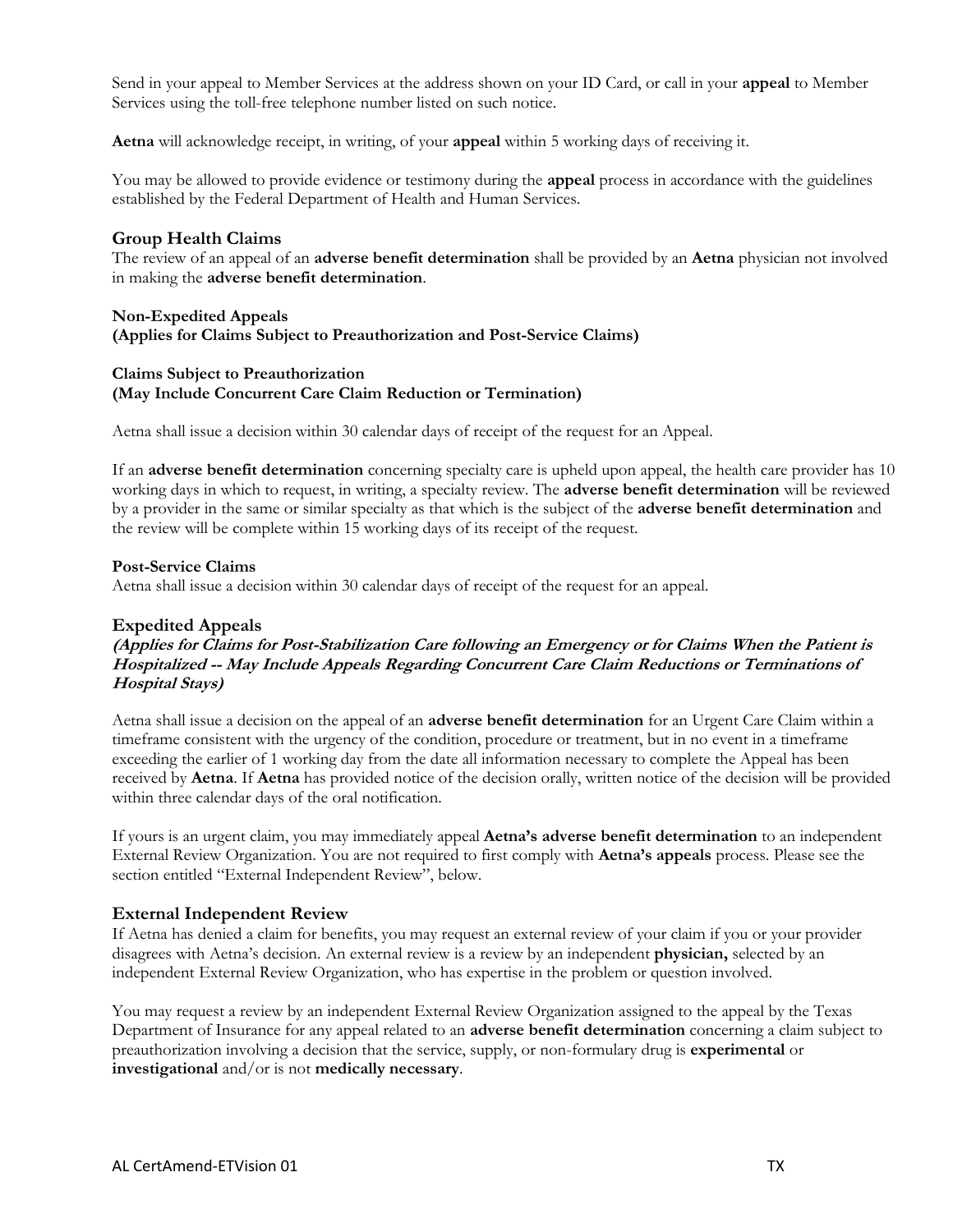If your **adverse benefit determination** is for a life-threatening condition, you have the right to have your claim immediately reviewed by an independent External Review Organization. You are not required to exhaust **Aetna's**  internal appeals processes.

The claim denial letter you receive from **Aetna** will describe the process to follow if you wish to pursue an external review, including a copy of the Request for External Review Form.

Aetna will contact the External Review Organization that will conduct the review of your claim. The External Review Organization will select an independent **physician** with appropriate expertise to perform the review. In making a decision, the external reviewer may consider any appropriate credible information that you send along with the Request for External Review Form, and will follow Aetna's contractual documents and plan criteria governing the benefits.

#### **Expedited Reviews**

An expedited review is possible if either (a) or (b), below applies:

- (a) You have an urgent claim, as described above. The External Review Organization will inform both you and **Aetna** of the decision within four business days or fewer, (depending on the urgency of the medical specifics of the case), from the date of receipt of the request for the expedited External Review of the urgent claim. If the External Review Organization provides an oral notification, it must follow that oral communication with a written notice of the decision within 48 hours of the oral notification.
- (b) Your **physician** certifies (by telephone or on a separate Request for External Review Form) that a delay in receiving the service would endanger your health. Such expedited reviews are decided within 3 to 5 calendar days after **Aetna** receives the request.

**Aetna** will abide by the decision of the External Review Organization.

**Aetna** is responsible for the cost of the external review.

For more information about the External Review process, call the toll-free Member Services telephone number shown on your ID card.

#### **Important Note:**

If **Aetna** does not meet all of the **appeal** timeline requirements outlined above, you are considered to have exhausted the **appeal** requirements and may proceed with an **External Review.**